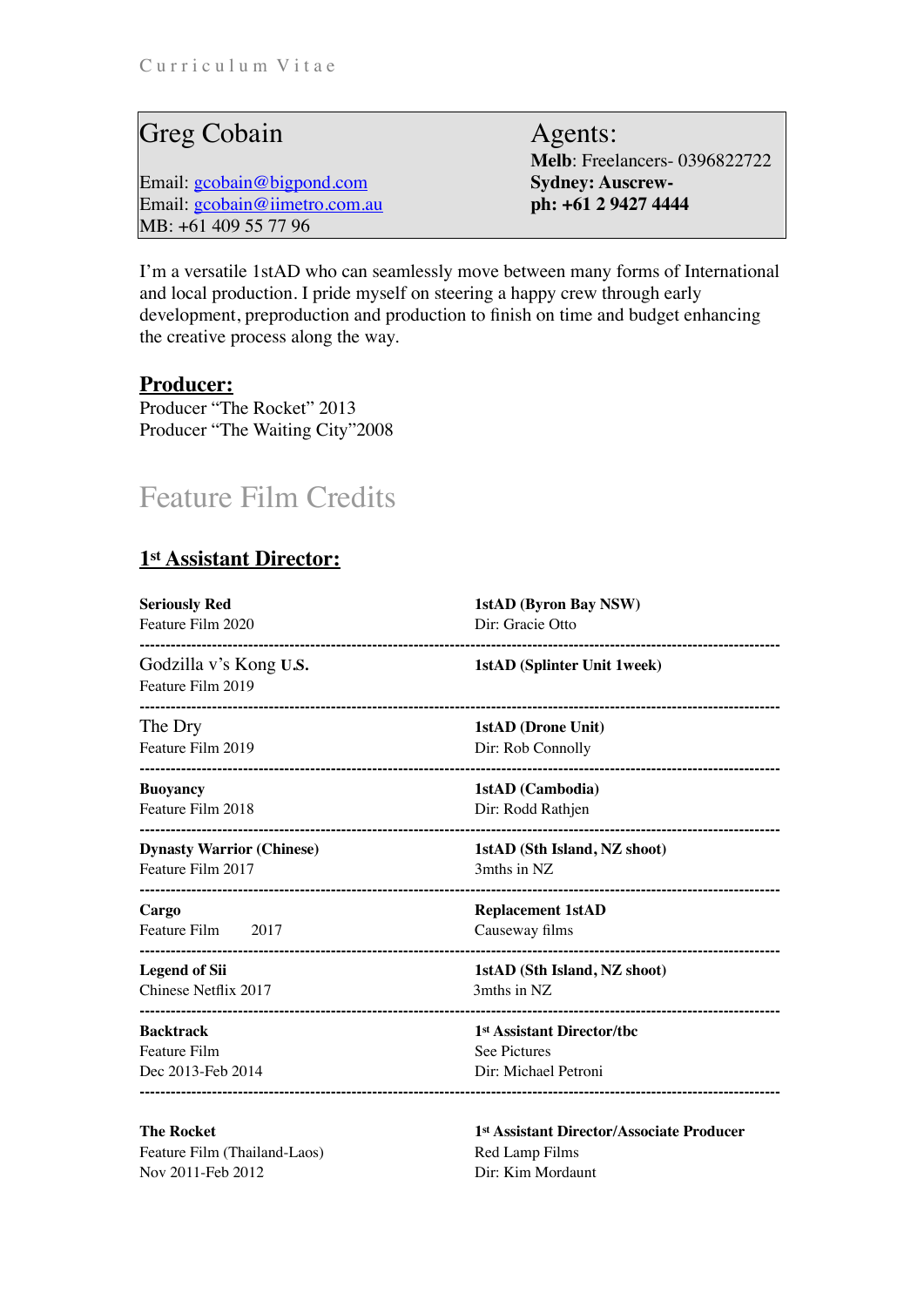**Happy Feet 2 U.S.** 1st Assistant Director Jan – May 2009 (Mosac) Dir: George Miller Jan 2010– Nov 2011 (Production)

Sept-Nov 2009 Dir: Leon Ford

Feature Film (Kimberly W.A.) MB Productions May-July 2009 Dir: Brendan Fletcher

**"Salt" 1st Assistant Director**  Internet Promo/Game for Feature Film Hoodlum Productions Jan 2010 (Qld) **----------------------------------------------------------------------------------------------------------------------------**

Feature Film (Calcutta-India) Hilton Media Sept-Dec 2008 Dir: Claire McCarthy

**Cedar Boy 1st Assistant Director**  Feature Film (Sydney) Templar Films May/July 2008 Dir: Serhat Caradee

Feature (Sydney) RB Films sept 2006 Dir: Leon Ford

## feature film –Melbourne wZm Productions 1999 Dir: Chris Langman

(Motion Capture Dept -Sydney) Village Roadshow/Mumble 2 Productions

**---------------------------------------------------------------------------------------------------------------------------- Griff The Invisible 1st Assistant Director 1st Assistant Director** Feature Film (Sydney) Griff the invisible pty ltd **---------------------------------------------------------------------------------------------------------------------------- Mad Bastards** 1st Assistant Director

**----------------------------------------------------------------------------------------------------------------------------** 

**The Waiting City 1st Assistant Director/Associate Producer 1st Assistant Director/Associate Producer** 

**---------------------------------------------------------------------------------------------------------------------------- ----------------------------------------------------------------------------------------------------------------------------** 

**Katoomba 1st Assistant Director** 

**--------------------------------------------------------------------------------------------------------------------------- waltzing matilda** 1st Assistant Director

Melbourne (film 1<sup>st</sup> act to raise funding) …………………………………………………………………………………………………………

## **2nd Assistant Director:**

| <b>Daybreakers</b><br>US<br>Feature Film<br>July-Sept. Qld 2007                | 2nd 2nd Assistant Director<br>Lionsgate<br>Dir: Michael & Peter Spirig                                                    |
|--------------------------------------------------------------------------------|---------------------------------------------------------------------------------------------------------------------------|
| <b>Guests</b><br>Feature Film – 35mm<br>Aug-Oct 2005<br>Syd/NSW                | 2 <sup>nd</sup> Assistant Director<br>F.G.E. Holdings Pty. Ltd<br>1 <sup>st</sup> AD: Alan Robinson<br>Dir: David Denneen |
| US<br><b>Superman Returns</b><br>Feature Film<br>June-Oct 2005<br>Sydney Aust. | <b>Additional Days (20)</b><br>Warners Roadshow<br>1 <sup>st</sup> AD: JP Wetzel<br>Dir: Brian Singer                     |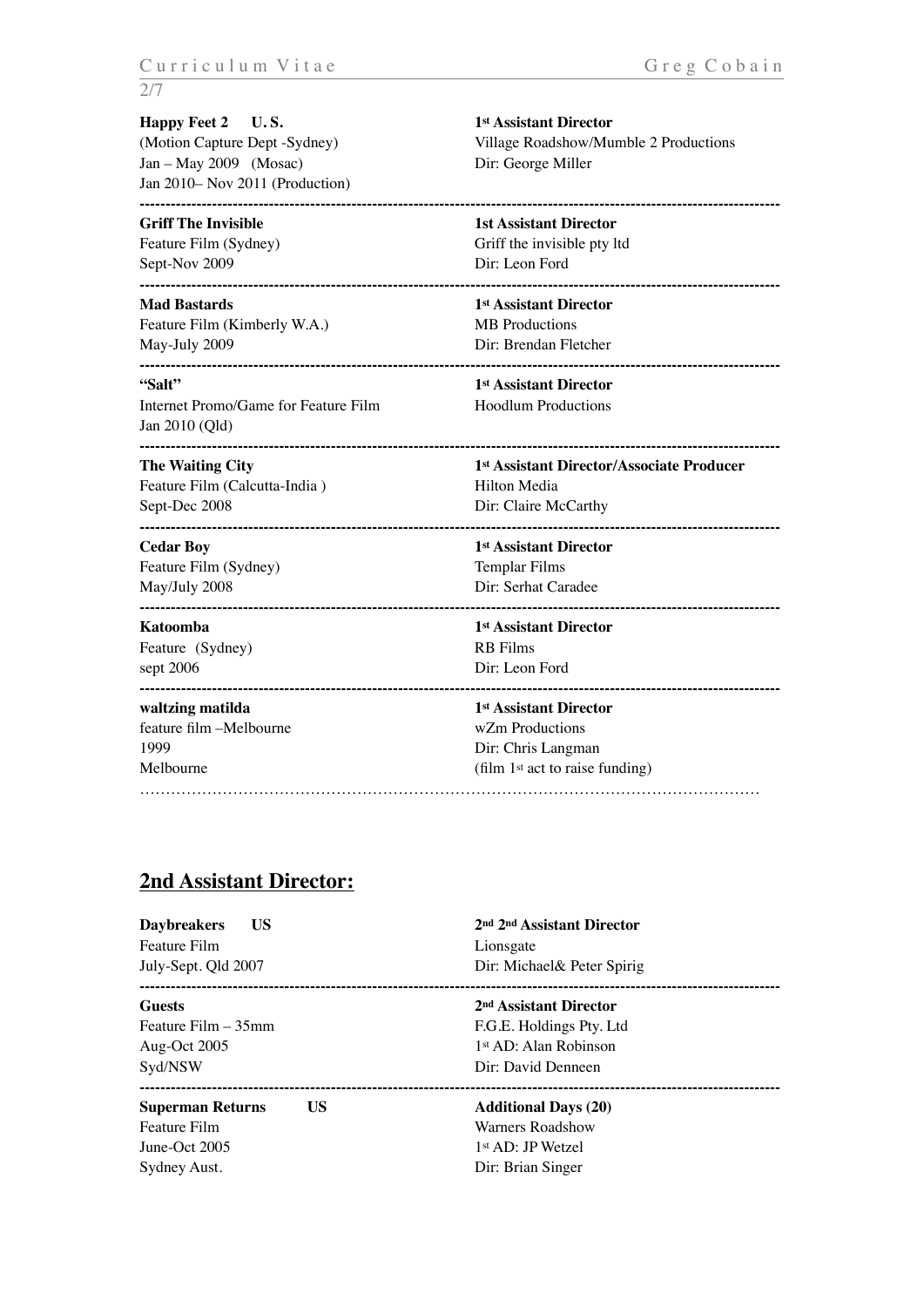| <b>Charlotte's Web</b><br>- US        | 2nd 2nd Assistant Director                                |
|---------------------------------------|-----------------------------------------------------------|
| Feature Film -35mm                    | <b>Paramount Pictures</b>                                 |
| Jan-June 2005                         | 1st AD: Benita Allen                                      |
| Melbourne                             | Dir: Gary Winick                                          |
| <b>MASK 2 "Son of the Mask"</b><br>US | <b>Additional 2<sup>nd</sup> Assistant Director (6wk)</b> |
| Feature Film - 35mm                   | New Line Cinema                                           |
| March 2004                            | 1st AD: Toby Pease                                        |
| Syd.                                  | Dir: Larry Guterman                                       |
| <b>Anacondas</b><br>US                | 2nd 2nd Assistant Director                                |
| Feature film - 35mm                   | Sony/Columbia Pictures                                    |
| July-Nov 2003                         | 1st AD: Jamie Crooks                                      |
| Fiji                                  | Dir: Dwight Little                                        |
| The Natalie Wood Story US             | 2nd 2nd Assistant Director                                |
| 35 <sub>mm</sub>                      | Village roadshow productions                              |
| Jan-Mar 2003                          | 1ST AD: Toby Pease                                        |
| Sydney                                | Dir: Peter Bogdanovich                                    |
| loves brother                         | <b>Additional (2wks) Assistant Director</b>               |
| feature film $-35$ mm                 | Loves brother & Co pty ltd                                |
| November 2003                         | 1st AD: Jamie Crooks                                      |
| Melbourne                             | Dir: Jan Sardi<br>--------------------------------        |
| ned                                   | 2 <sup>nd</sup> Assistant Director                        |
| feature film -16mm                    | Ned Productions                                           |
| April/May 2002                        | 1st AD: Tom Read                                          |
| Sydney                                | Dir: Abe Forsythe                                         |
| darkness falls<br>- US                | 2nd Unit 2nd AD (31 day shoot)                            |
| Oct. 2001-Feb 2002                    | 2nd, 2nd AD Main Unit (59 day shoot)                      |
| feature film $-35$ mm                 | Village Roadshsow Productions                             |
| Melbourne                             | 1st AD: Jamie Crooks                                      |

## **3rd Assistant Director:**

| dirty deeds           | 3 <sup>rd</sup> Assistant Director |  |
|-----------------------|------------------------------------|--|
| feature film $-35$ mm | Dirty Deeds Production             |  |
| Aug/Oct 2001          | 1 <sup>st</sup> AD: Jamie Crooks   |  |
| Sydney                | Dir: David Ceasar                  |  |
|                       |                                    |  |
| paradise found        | 3rd Assistant Director             |  |
| feature film $-35$ mm | Adelaide Motion Picture Co.        |  |
| May 2001              | 1 <sup>st</sup> AD: Rachael Evans  |  |
| Port Douglas          | Dir: Mario Andricheccio            |  |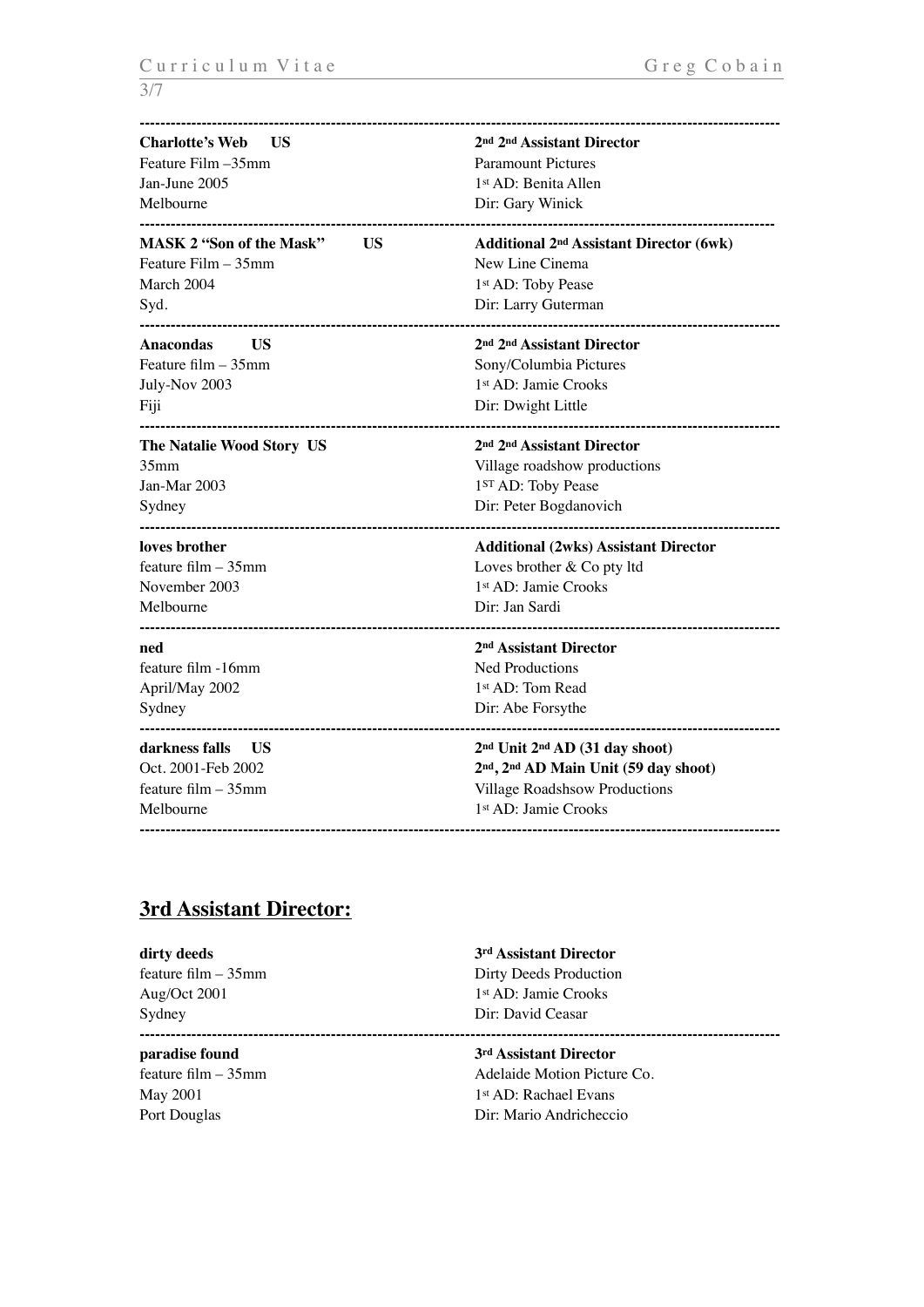### **----------------------------------------------------------------------------------------------------------------------------**

**----------------------------------------------------------------------------------------------------------------------------** 

feature film – 35mm Lantana Productions Sydney Dir: Ray Lawrence

**south pacific** US 3<sup>rd</sup> Assistant Director Port Douglas

feature film – 35mm Beneficiary Films Sydney Dir: Allan White **----------------------------------------------------------------------------------------------------------------------------** 

**lantana 3rd Assistant Director**  Oct/Dec 2000 1st AD: Jamie Crooks **----------------------------------------------------------------------------------------------------------------------------** 

# feature film – 35mm Samson Productions

June/Sept. 2000 1st AD: Mark Turnbull

### **risk** 3<sup>rd</sup> Assistant Director

Oct/Dec 1999 1st Ad: Mark Turnbull

## Television / Drama

| The Leftovers US | <sup>1st</sup> Assistant Director |
|------------------|-----------------------------------|
| Season 3 2017    | Dir: Craig Zobel                  |
|                  |                                   |

### Lost Treasure of Fiji **Pirate Islands Pty. Ltd.** 13 x 30min drama **2nd Assistant Director**  April – July 2006 1st AD: Brendan Cambell Fiji/Melb Dir: Grant Brown **---------------------------------------------------------------------------------------------------------------------------- Two Twisted Two Twisted Ptv. Ltd.** 14 x 30min drams (ch9) **2nd Asssitant Director**  Oct – Feb 2005/6 1st AD: Jamie Crooks Syd 14 different directors **---------------------------------------------------------------------------------------------------------------------------- HERCULES US Coote Hayes Production Services**  2pt Mini series – 35mm **2nd Assistant Director**  Aug-Nov 2004 1st AD: Jamie Leslie New Zealand Dir: Roger Young **---------------------------------------------------------------------------------------------------------------------------- Djarn Djarn's RB Films Pty Ltd**  50min short film SBS **2nd Assistant Director** May 2004 1st AD: Clair Richardson Rockhampton QLD Dir: Wayne Blair **--------------------------------------------------------------------------------------------------------------------------- junction boys** US **Fox production services** telemovie 16mm **2nd Assistant Director**  Sept/Oct 2002 1st AD: Phillip Hearnshaw Sydney Dir: Mike Robe **--------------------------------------------------------------------------------------------------------------------------- temptation Chapman Pictures**  telemovie-16mm **3rd assistant director**

May/june 2002 1st AD: Richard McGrath Sydney Dir: Tony Tilse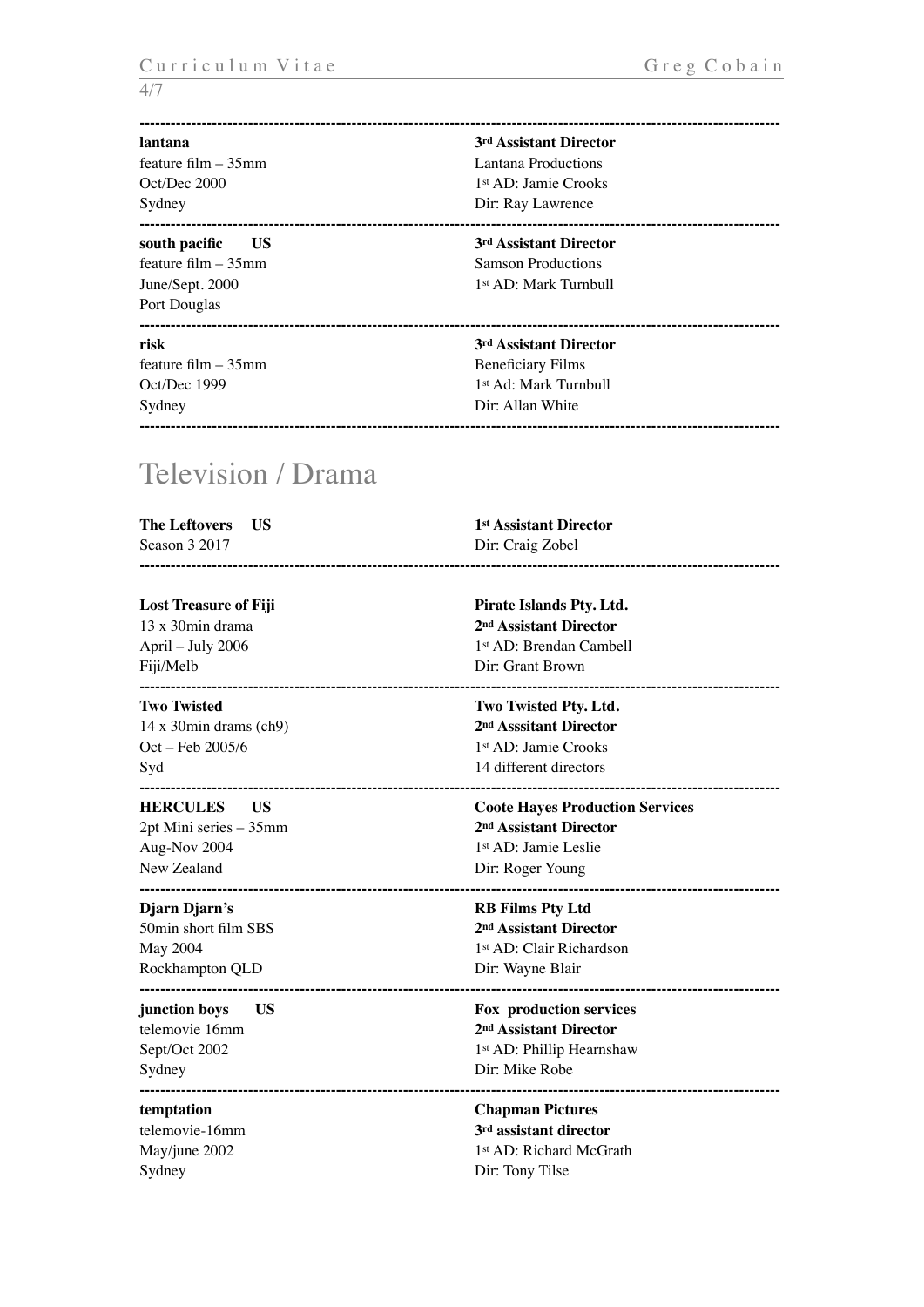6pt mini series - 16mm **3rd Assistant Director** Jan/May 2001 1st AD: Jamie Crooks Sydney Dir: Kate Woods

### **blind ambition Artist Services / BBC**

television movie 35mm **3rd Assistant Director**  April 2000 1<sup>st</sup> AD: Kieth Heygate

television series 4, 5, 6 **2nd Assistant Director** Melbourne Dir: Various

Melbourne

**changi ABC Television ----------------------------------------------------------------------------------------------------------------------------** 

**----------------------------------------------------------------------------------------------------------------------------** 

### **blue heelers** Southern Star Production

42 episodes a year 1997-9 1st AD: Kath Hayden/Christian Robinson etc **----------------------------------------------------------------------------------------------------------------------------** 

### **gstv Mothers Art Production**  pilot for series **1st Assistant Director** Sept. 1998 Dir: Ted Emery

## Short films/Video Clips (vc)

| Pentimento<br>June 2019                                                               | Independent<br>1stAD (Dir: Ben Odonnell)                                                                        |
|---------------------------------------------------------------------------------------|-----------------------------------------------------------------------------------------------------------------|
| Dog Save the Queen<br><b>May 2013</b><br><b>Location: COOKE ISLANDS</b>               | independent<br>1st AD (Dir: Marcus Hamill)                                                                      |
| Handyman shortFilm<br>Sept 2012                                                       | Dragonet films<br>1st AD (Dir: Sonia Whiteman)                                                                  |
| Lisa Mitchell "Bless this mess"<br>Sept 2012                                          | <b>Money Shot productions</b><br>1st AD (Director: Vanessa Caswill)                                             |
| Sara Story "Long live the girls"<br>Feb 2008<br>Syd<br>------------------------------ | Gingerbreadman<br>1 <sup>st</sup> Assistant Director<br>Dir: Greg Stern                                         |
| <b>Chasing Bailey</b><br><b>Jan 2008</b><br>Syd                                       | Gingerbreadman<br>1 <sup>st</sup> Assistant Director<br>Dir: Greg Stern                                         |
| <b>Birdie Blackbird</b><br>Feb 2008<br>Syd                                            | ---------------------------------<br><b>Resolution</b><br>1 <sup>st</sup> Assistant Director<br>Dir: Greg Stern |
| Rogue Traders "Way to go"<br>Feb 2007<br>Syd                                          | <b>Ticket to ride</b><br>1 <sup>st</sup> Assistant Director<br>Dir; OwenTrevor                                  |
| <b>Josh Pike "Lines on palms"</b><br>Jan 2007<br>Syd                                  | Ticket to ride<br>1st Assistant Director<br>Dir: Helen Clemens                                                  |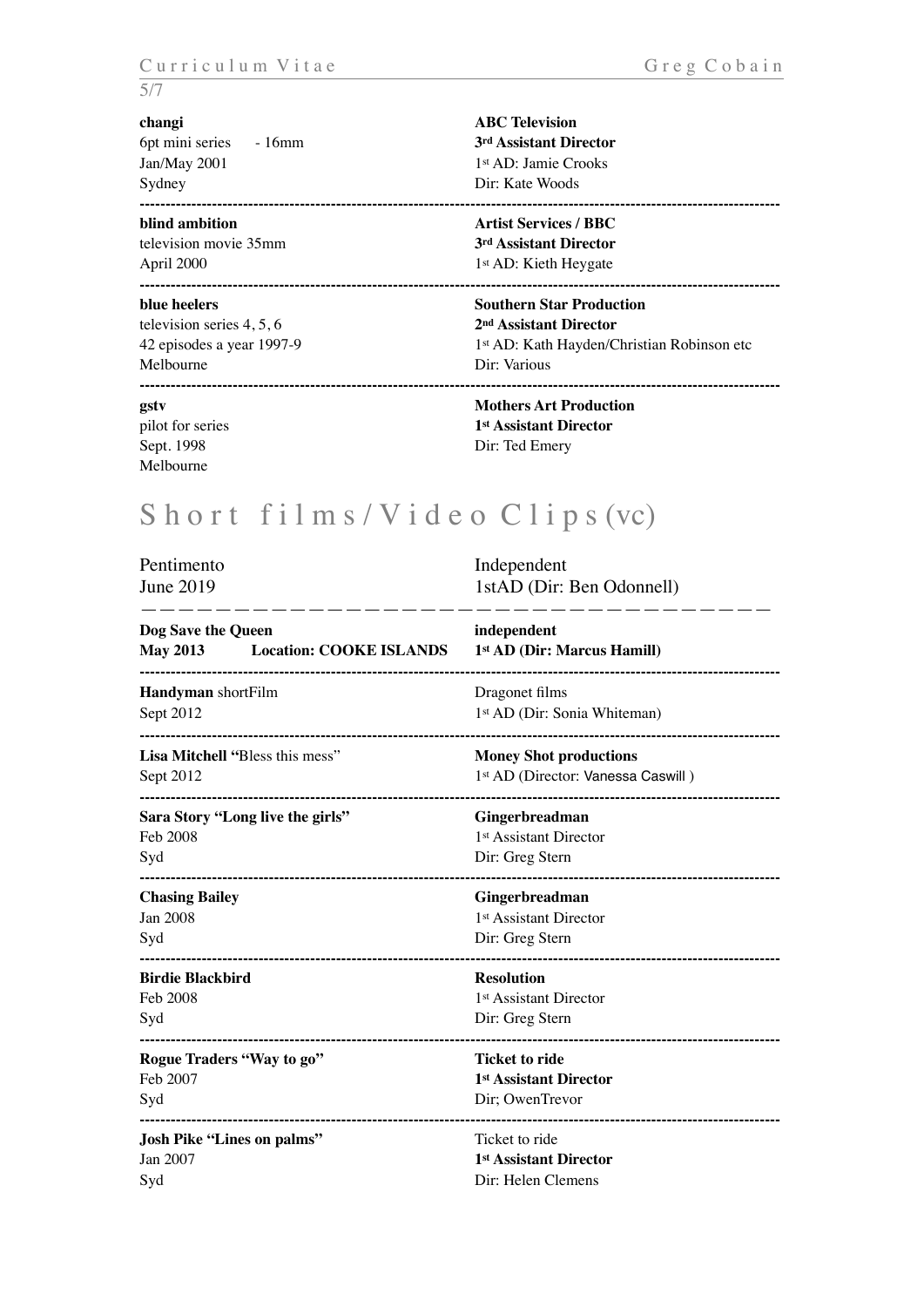| Anthony Callea "Addicted to you"            | Ticket to ride                     |
|---------------------------------------------|------------------------------------|
| Jan 2007                                    | 1st Assistant Director             |
| Syd                                         | Dir; OwenTrevor                    |
| Wolfmother "Joker and the King"             | Shalala Productions                |
| <b>July 2006</b>                            | 2 <sup>nd</sup> Assistant Director |
| Syd                                         | Brendan/Emmett Molloy (US)         |
| <b>Kasey Chambers "Hollywood"</b>           | <b>Madangle Films</b>              |
| <b>July 2004</b>                            | 1st Assistant Director             |
| Syd                                         | Dir: Cori Hopper                   |
| <b>Screaming Jets "Heart of the matter"</b> | <b>Madangle Films</b>              |
| <b>July 2004</b>                            | 1st Assistant Director             |
| (vc) Tamara Stuart "Try"                    | <b>Vision Films</b>                |
| DV Dec 2003                                 | 1st Assistant Director             |
| Syd.                                        | Dir: Tony Hayes                    |
| <br>(vc)David Campbell "Hope"               | dna Films Pty. Ltd.                |
| 16mm June 2003                              | 1st Assistant Director             |
| Sydney                                      | Dir: Gus Gordon                    |
| <b>Charlie&amp;Ginger</b>                   | <b>YoYo Films</b>                  |
| 16mm June 2003                              | 1st Assistant Director             |
| Sydney                                      | Dir: Adam Wareham                  |
| (vc) Bec Cartwright "A matter of Time"      | plus                               |
| 16mm June 2003                              | 1 <sup>st</sup> Assistant Director |
| Sydney                                      | Dir: Tony Krawitz                  |
| carnation ward                              | <b>A Fortune Cat Production</b>    |
| DV - Nov. 2002                              | 1st Assistant Director             |
| Sydney                                      | Dir: Leon Ford                     |
| sweet dreams                                | <b>Rogue Star Productions</b>      |
| DV-Aug. 2002                                | 1st Assistant Director             |
| Sydney                                      | Dir: Tony Hayes                    |
| sashimi me baby                             | <b>Two Kick Productions</b>        |
| DV-2001                                     | 1st Assistant Director/Co Producer |
| Sydney                                      | Dir: Stacey Zarnick                |
| sparky d comes to town                      | <b>Westside films/SBS</b>          |
| 30min Film 2000                             | 2 <sup>nd</sup> Assistant Director |
| Melbourne                                   | 1 <sup>st</sup> AD: Jeremy Skues   |
| avoca                                       | <b>Julienne Park</b>               |
| 2000                                        | 1st Assistant Director             |
| Sydney                                      | Dir: Nerida Moore                  |
|                                             |                                    |

**a margheritta with hot salami A Daina Reid Production**